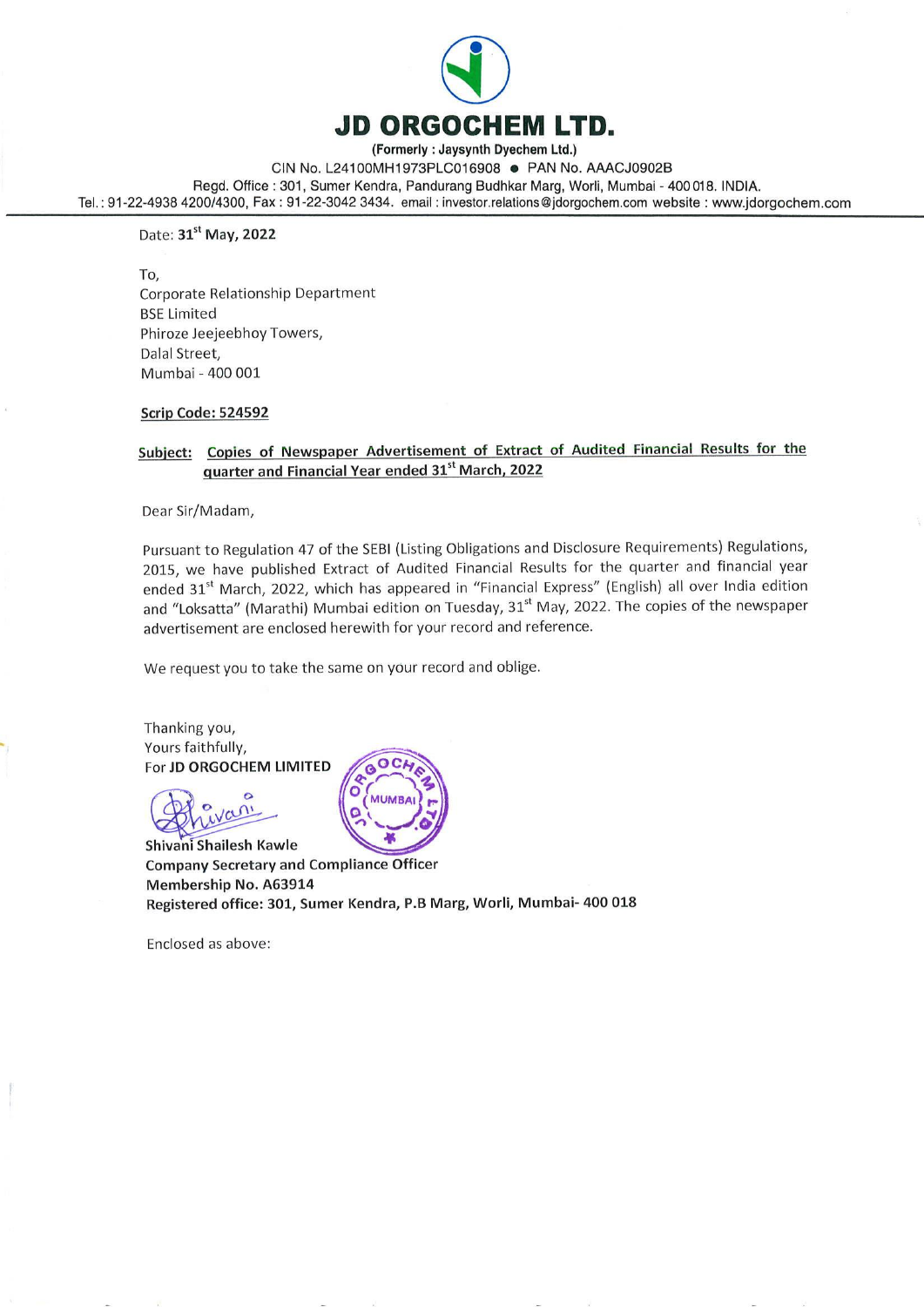financiales, spesien

WWW.FINANCIALEXPRESS.COM

**FINANCIAL EXPRESS** 

**EXTRACT OF AUDITED FINANCIAL RESULTS FOR<br>THE QUARTER AND YEAR ENDED 31" MARCH, 2022** (7. in lakhs, except EPS) Corresponding<br>3 months ended in Quarter ending<br>31" March,<br>2022 Year ending<br>31° March,<br>2022 Sr.<br>No Particulars the previous year<br>31" March, 2021 Total income from Operations<br>
Net Profit/Loss) for the period<br>
(better Brack Cocopional and Extraordinary items)<br>
(better Tax, Exceptional and Extraordinary items)<br>
(where Evid(Licss) for the period shelt better lax<br>
(whe  $4.75$ <br>(37.13)  $173.55$ <br>(114.50) 97.95<br>7.81  $\frac{1}{2}$  $\overline{\mathbf{3}}$  $(37.13)$  $(114.50)$ 7.81 4 7.81  $(37.15)$  $(114.52)$  $_{\rm 5}$  $(40.54)$  $(117.91)$  $4.22$ 132.50 132.50  $\frac{6}{7}$ 132.50  $\overline{\phantom{a}}$  $(0.28)$ <br> $(0.28)$  $(0.86)$ <br> $(0.86)$  $0.06$ <br> $0.06$ Note:<br>
The state mentioned financial results have been reviewed by the Audit Committee and approved by the Board of drectors, at their respective<br>
The interaction and the financial results are prepared in accordance with Note

# O

CIN: L24100MH1973PLC016906<br>Registered Office: 301, Summer Kendra, P. B. Marg, World, Mumbai - 400 018<br>Tel. No.: 91-22-4938 4200 / 4300 + Fax No.: 91-22-3042 3434<br>Website: www.jdorgochem.com + E-mail Id: investor.relations@

**JD ORGOCHEM LIMITED** 

BY ORDER OF THE BOARD<br>FOR JD ORGOCHEM LIMITED SDI-<br>PARAG S. KOTHARI

----

CHAIRMAN<br>DIN: 00184852

TUESDAY, MAY 31, 2022

**OGOO** MUMBAI

 $21$ 

Place: Mumbai<br>Date: 30<sup>\*</sup> May, 2022

**SHOOTS**